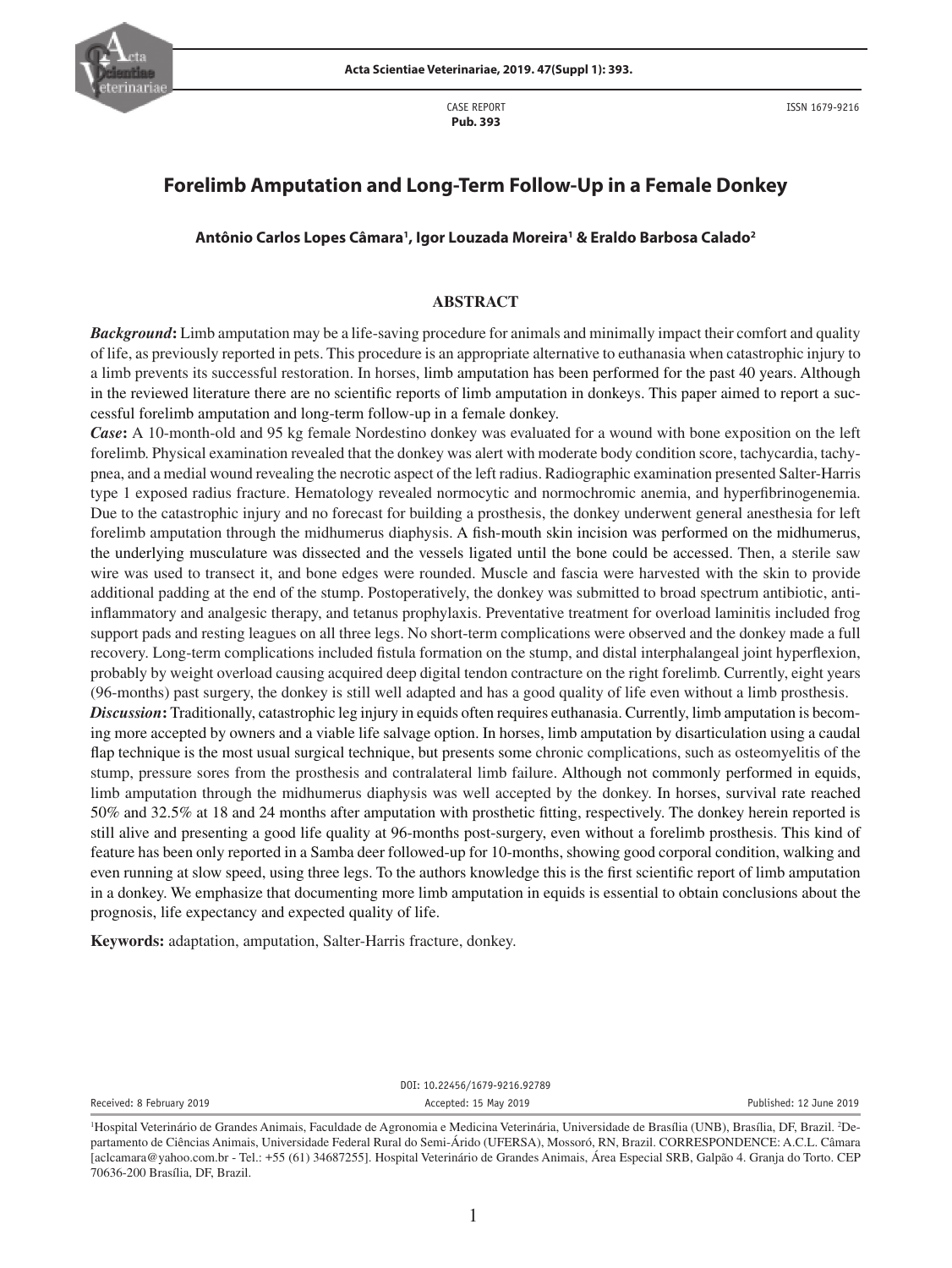## **INTRODUCTION**

Limb amputation in horses has been performed for the past four decades [2,4,6,8,9]. Previous reports indicate that, in cases where fracture configuration, impaired circulatory status, or sepsis render traditional means of limb repair hopeless, amputation should be considered as a viable option to euthanasia [9]. In the reviewed literature, there are no scientific reports of limb amputation in donkeys. Therefore, this paper aimed to report a successful forelimb amputation and long-term follow-up in a female donkey.

## **CASE**

A 10-month-old and 95 kg female Nordestino donkey was evaluated due to a wound with bone exposition on the left forelimb. It was reported that the donkey was a wandering animal and was hit by a car two days earlier, and did not receive any prophylactic or therapeutic treatment. Physical examination revealed that the donkey was alert with moderate body condition score (scale 4/9), tachycardia (72 beats per minute), and tachypnea (32 breathes per minute). The left forelimb presented a medial wound revealing the necrotic aspect of the radius (Figure 1A), causing grade 5/5 lameness (Figure 1B). Soft tissue swelling and necrosis were also evident. Radiographic examination presented Salter-Harris type 1 exposed radius fracture. Hematology presented normocytic and normochromic anemia (PCV: 27%; RBC: 5.8 million/mm<sup>3</sup> and hemoglobin: 8.7  $g/dL$ ), and hyperfibrinogenemia (6.0 g/L). Serum biochemistry profiles (urea, creatinine, albumin, total plasma protein and

the activities of the enzymes aspartate aminotransferase and glutamyl transferase) were within normal limits.

The donkey underwent general anesthesia in right lateral recumbence for left forelimb amputation. After the hoof was wrapped with a plastic bag, the proximal portion of the limb was clipped and prepared aseptically. Left brachial plexus was blocked with ropivacaine<sup>1</sup> (0.6 mg.kg<sup>-1</sup>), and a tourniquet was placed as cranially as possible on the humerus. Limb amputation was performed through the midhumerus diaphysis, following the recommendations of Desrochers *et al.* [3]. A fish-mouth skin incision was performed on the midhumerus (the length of each flap was equal to three-fourths of the diameter of the limb at the level of the amputation). The underlying musculature was dissected and the vessels ligated until the midhumerus could be accessed. Then, a sterile saw wire<sup>2</sup> was used to transect it, and bone edges were rounded. Muscle and fascia were harvested with the skin to provide additional padding between the bone and the skin at the end of the stump. Skin was closed with simple, interrupted, 0 nylon sutures. During surgery a blood transfusion (2 L) was made because of the already existing anemia and bone marrow blood loss.

Postoperatively, the donkey was submitted to broad spectrum antibiotic association (benzathine penicillin<sup>3</sup>: 40,000 UI.kg-1, intramuscularly [IM], q48h, 4 doses; and gentamicin4 : 4 mg.kg-1, intravenously [IV], once a day [s.i.d*.*], 7 days), and tetanus prophylaxis. Anti-inflammatory (fluni $x$ in meglumine<sup>5</sup>: 1.1 mg.kg<sup>-1</sup>, IV, *s.i.d.*, 3 days) and analgesic (ketamine<sup>6</sup>: 0.2 mg.kg<sup>-1</sup>, IM, 3 times a day, 5 days) therapy was also performed. Preventative treatment for overload laminitis was initiated and included frog support pads and



**Figure 1.** A- Female donkey presenting a medial wound revealing the necrotic aspect of the left radius (Salter-Harris type 1 fracture); B- Left forelimb with grade 5/5 lameness; C- Immediately after surgery, the donkey weight bearing well on three legs.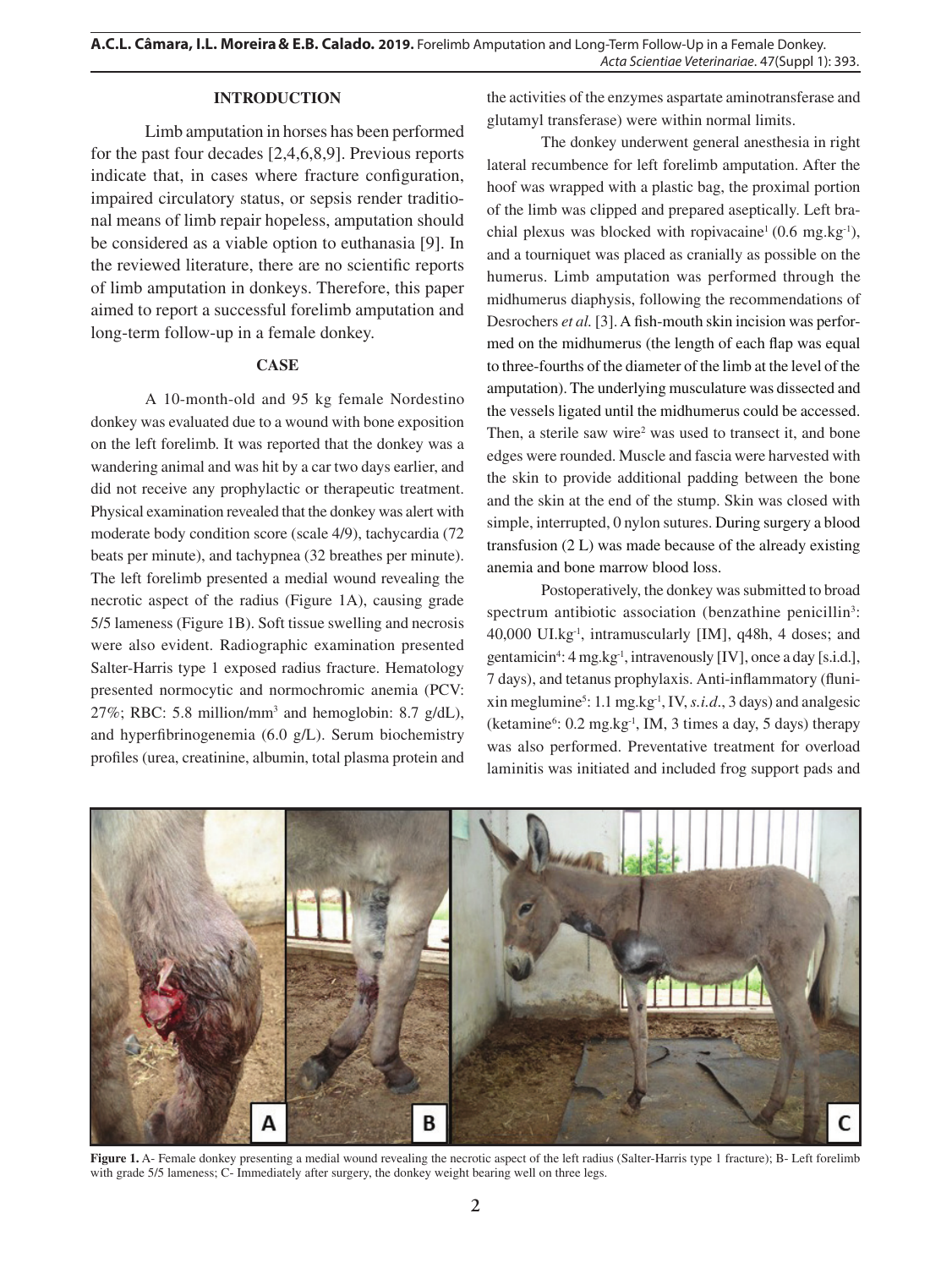**A.C.L. Câmara, I.L. Moreira& E.B. Calado***.* **2019.** Forelimb Amputation and Long-Term Follow-Up in a Female Donkey. *Acta Scientiae Veterinariae*. 47(Suppl 1): 393.



**Figure 2.** A- Healed fistula on the stump (5-months post-amputation); B- Note hoof capsule distortion, prominent growth rings, toe flaring toward and dorsal projection of the extensor process forming a shelf in the front of the coronet as consequence of deep digital tendon contracture on the right forelimb; C- Eight years (96-months) past surgery, the donkey is still well adapted and has a good life quality even without a limb prosthesis.

resting leagues on all three legs. Surgical wound was cleaned with 0.2% chlorhexidine solution twice daily for 15 days until stiches removal. No short-term complications were observed and the donkey made a full recovery (Figure 1C).

The donkey was adopted and remained receiving the adequate care to prevent overload laminitis. About 3 months after surgery, the stump presented a fistula draining serous- -bloody content, that was treated by daily local antiseptic and antibiotic lavage (0.2% gentamicin and chlorhexidine solution), healing in about 60 days (Figure 2A). Corrective hoof trimming had to be performed every three months because of toe overgrowth. In the first year post surgery, distal interphalangeal joint (DIJ) hyperflexion causing acquired deep digital tendon contracture on the right forelimb was noted, probably due to weight overload. This acquired flexural deformity caused distortion of the hoof capsule, prominent growth rings, toe flaring toward and dorsal projection of the extensor process forming a shelf in the front of the coronet (Figure 2B). It was also recommended that the donkey did not get pregnant to preclude contralateral limb failure. Currently, 8 years (96-months) past surgery, the donkey is still well adapted and has a good life quality even without a limb prosthesis (Figure 2C).

## **DISCUSSION**

Traditionally, catastrophic leg injury in equidae often required euthanasia [4]. Currently, limb amputation is

becoming more accepted by owners and a viable alternative to preclude euthanasia [2]. It can be more than a life-sparing procedure and enable a productive life, since mares and stallions have continued breeding following partial limb amputation [2,4].

Limb amputation may be done either through the diaphysis or by disarticulation [3]. In horses, limb amputation by disarticulation using a caudal flap technique is the most usual [6,8,9]. This technique combines suturing the suspensory ligament and flexor tendons to the extensor tendons, and the incorporation of frog tissue in the stump to minimize chronic complications, such as osteomyelitis and pressure sores. Additionally, disarticulation provides a wider surface for weight bearing on the prosthesis, reduced hemorrhage, and faster soft tissue healing with less risk of dehiscence because of the absence of sharp bone margins [3,6]. All the aforementioned benefits improve the successful rate for wearing a prosthetic [2,4,6,8,9]. In our case there was no forecast for purchasing or manufacturing a prosthesis, and limb amputation through the midhumerus diaphysis was chosen. Although not commonly performed in equids, amputation through the diaphysis has been reported through the distal third of the tibia, proximal radius-ulna, midfemur, midhumerus, distal femur, proximal metatarsi, and distal metacarpus in cattle [3]. In this donkey, this technique´s main disadvantage was trans-surgical hemorrhage since bone marrow was exposed; even requiring blood transfusion.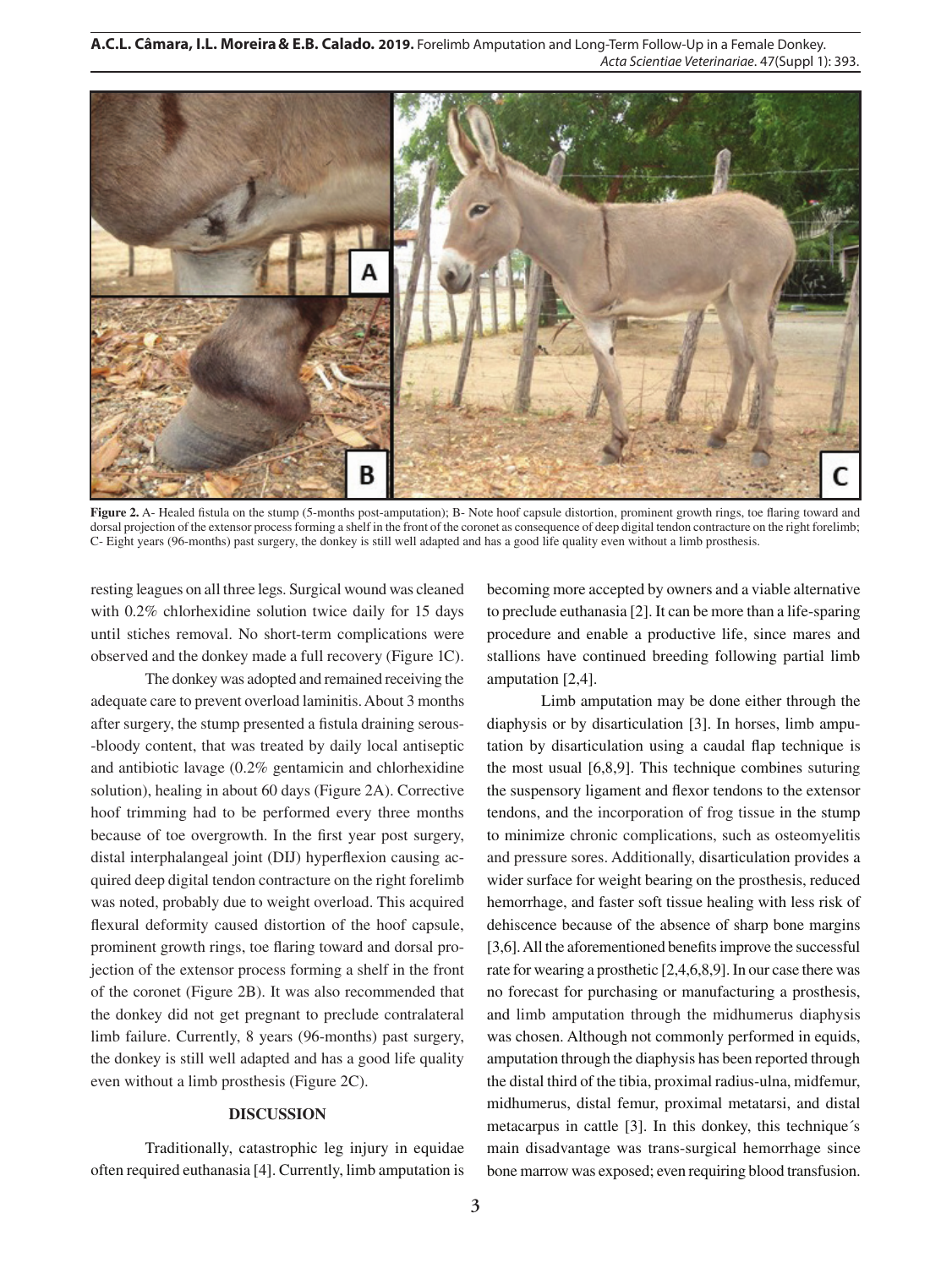Since no prosthesis was used, the most important long-term complication was contralateral limb flexural deformity. Acquired deformities develop after birth, and their cause is likely multifactorial. Although the most important causes are nutritional and mineral imbalances; painful limb conditions, such as chronic disproportionate limb loading related to lameness, forelimb grazing posture preferences that influence limb loading discrepancies, and hoof wear patterns (forward foot vs rearward foot), neuromuscular dysfunction or hoof abscessation may also cause the problem [1]. Equines with acquired flexural deformity may lack lameness and should travel short distances in their daily activities. Once flexural deformity of the DIJ becomes chronic, the sequel can be significant hoof capsule distortion, separation at the white line, and flaring of the hoof wall, resulting in deep digital flexor tendonitis, degenerative DIJ disease, osseous remodeling, demineralization or septic osteitis of distal phalanx, which greatly reduces the long- -term survival. In cases where there is no pain, the animal should undergo frequent trimming to alleviate distortions of the foot and problems with the distal phalanx. [1,5]. In this report, the donkey seems to have a good quality of life, since it stays lying down only for short periods, sometimes even walks fast through the paddock, and always ate very well.

One of the major limitations of the use of prosthetic devices in horses is the high complication rate [2,4]. Perioperative complications include fracture upon recovery from anesthesia, wound dehiscence and poor patient acceptance [6]. Most failures have occurred as a result of chronic complications such as osteomyelitis of the stump, pressure sores from the prosthesis and contralateral limb failure [2,4,6,8,9]. In previous reports, survival rate achieved 50% (9/18) and 32.5% (8/26) until 18 months [2] and more than 24 months after amputation [8]. Kelmer *et al.* [4] reported a limb amputation 10 cm distal to the tarsometatarsal joint in a 20y-old Arabian-cross stallion, that presented several pressure sores and lameness episodes until euthanasia at 24-months post-surgery. Additionally, a 10-year-old Shetland pony amputated at the level of the metacarpophalangeal joint was still alive on the follow-up at 26 months after surgery [6].

To the authors knowledge this is the first scientific report of limb amputation in a donkey. Moreover, in this report no prosthesis was used and the donkey is still alive and presenting a good life quality at 96-months (8 years) post-surgery. This kind of feature has been only reported in a Samba deer followed-up for 10-months, showing good corporal condition, walking and even running at slow speed using three legs [7]. The light weight and rusticity of the donkey in this report were probably positive factors in the avoidance of complications and good outcome. We emphasize that documenting more limb amputation in equids is essential to obtain conclusions about the prognosis, life expectancy and expected quality of life.

#### MANUFACTURERS

 Cristal Pharma. Contagem, MG, Brazil. Jørgen Kruuse A/S. Langeskov, Denmark. União Química Farmacêutica Nacional S/A. Embu-Guaçu, SP, Brazil. Ceva Saúde Animal Ltda. Paulínia, SP, Brazil. Uzinas Chemicas Brasileiras. Jaboticabal, SP, Brazil. Syntec do Brasil. Santana de Parnaíba, SP, Brazil.

*Declaration of interest.* The authors report no conflicts of interest. The authors alone are responsible for the content and writing of the paper.

#### **REFERENCES**

- **1 Caldwell F.J. 2017.** Flexural deformity of the distal interphalangeal joint. *Veterinary Clinics of North America: Equine Practice.* 33(2): 315-330.
- **2 Crawley G.R., Grant B.D., Krpan M.K. & Major M.D. 1989.** Long-term follow-up of partial limb amputation in 13 horses. *Veterinary Surgery.* 18(1): 52-55.
- **3 Desrochers A., St-Jean G. & Anderson D.A. 2014.** Limb amputation and prosthesis. *Veterinary Clinics of North America: Food Animal Practice*. 30(1): 143-155.
- **4 Kelmer G., Steinman A., Levi O. & Johnston D.E. 2004.** Amputation and prosthesis in a horse: short- and long-term complications. *Equine Veterinary Education.* 16(5): 235-241.
- **5 McGladdery A.J. 1992.** Three cases of acquired flexural deformity of the distal interphalangeal joint in growing foals on a stud farm. *Equine Veterinary Education.* 4(4): 173-176.
- **6 Moulin N., Schramme M., François I., Castelijns G. & Belluco S. 2018.** Long-term outcome of treatment of a squamous cell carcinoma of the foot by amputation of the distal limb in a pony. *Equine Veterinary Education.* https:// doi.org/10.1111/eve.12925